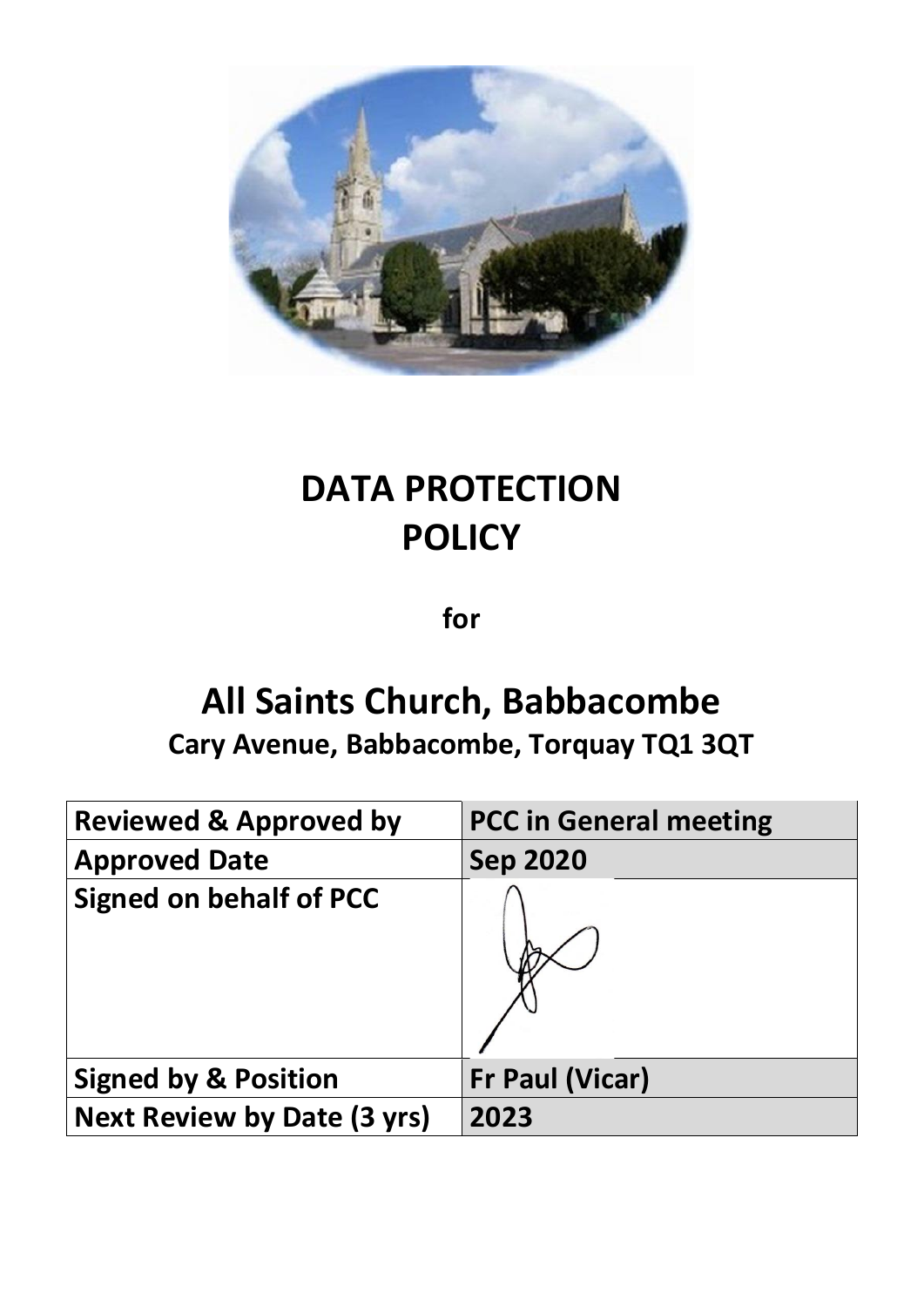## **1. General Statement of the Church & Church Hall Duties**

The Church and Church Hall (herein after referred to as "*the Church*") are required to process relevant personal data regarding Congregation, people who volunteer their time to the Church, people who are paid by the Church or the Diocese and Hall Users (herein after referred to as "*Users*") as part of our operation and the Church shall take all reasonable steps to do so in accordance with this Policy. Processing may include obtaining, recording, holding, disclosing, destroying or otherwise using data. In this Policy any reference to Users includes current past or prospective persons. The main data collected relates to the Officers of the Church, Electoral Roll, Users of the Church Hall and Users of the Church (eg: Marriages, Deaths and Baptisms).

The rules of the Parochial Church Council (*PCC*) - Church Representation Rules (*CRR*) are enshrined in Statute and form a legal obligation to maintain, process and publish certain information. These rules are included with this policy.

## **2. Data Protection Officer**

The Data Protection Officer (*DPO*) will endeavour to ensure that all personal data is processed in compliance with this Policy and the Principles of the **Data Protection Act 2018**. The DPO is:

Rose Wills - 9 Perinville Rd, Torquay, TQ1 3NZ

Alternatively, requests can be made in writing to the Vicar:

Fr Paul Jones – The Vicarage, 4 Cary Park, Torquay, TQ1 3NH

**Information Commissioner's Office** Tel: 0303 123 1113 E-Mail: ico.org.uk/global/contact-us/email/ I Writing: Information Commissioner's Office, Wycliffe House, Water Lane, Wilmslow, Cheshire, SK9 5AF

## **3. The Principles**

We shall, so far as is reasonably practicable, comply with the Data Protection Principles ("*the Principles*") contained in the Data Protection Act to ensure all data is: -

- Fairly and lawfully processed;
- Processed for a lawful purpose;
- Adequate, relevant and not excessive;
- Accurate and up to date;
- Not kept for longer than necessary;
- Processed in accordance with the data subject's rights;
- Secure;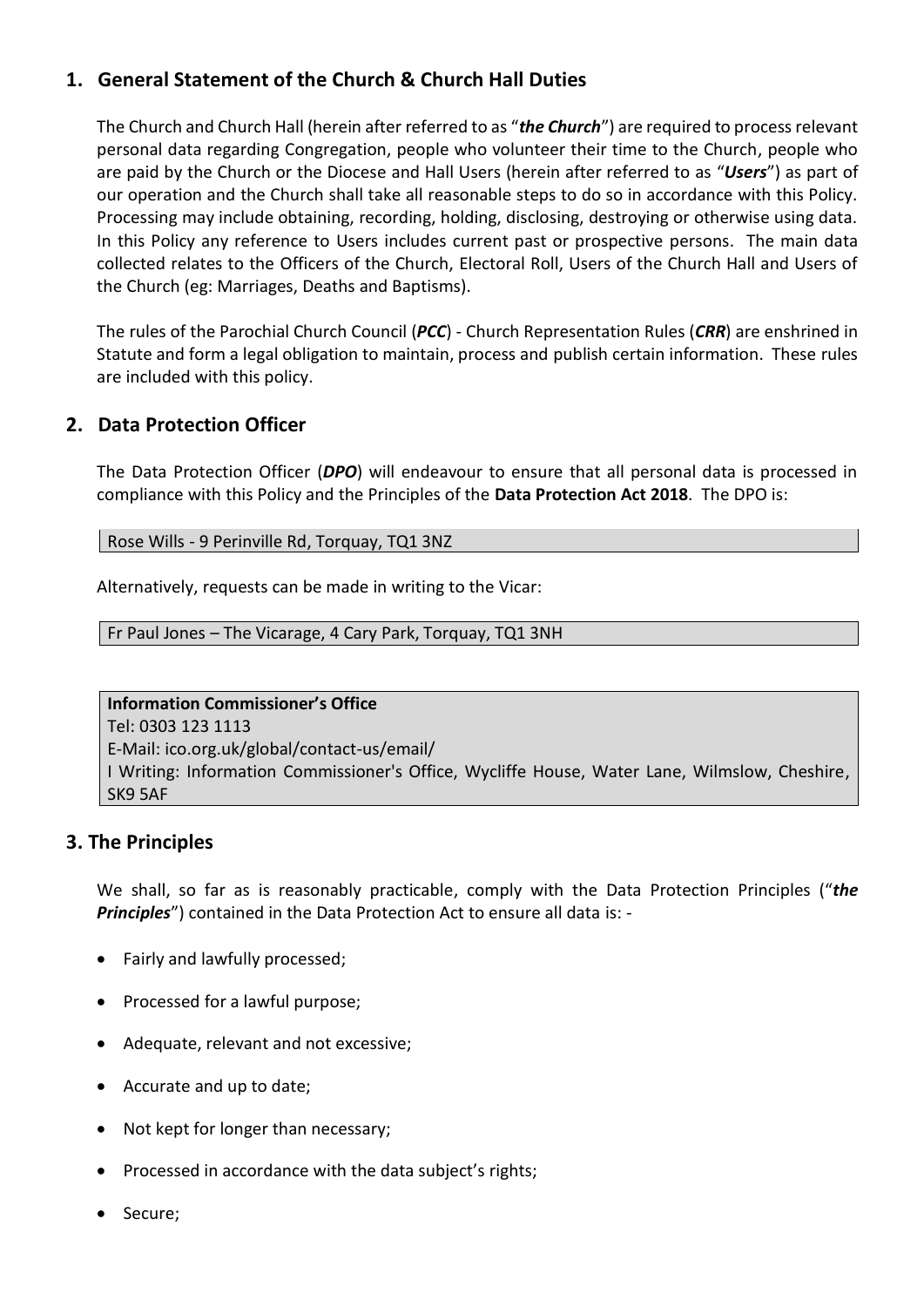• Not transferred to other countries without adequate protection.

## **4. Processing of Personal Data**

Consent may be required for the processing of personal data unless the processing is necessary for *the Church* to undertake its obligations to Users. Any information which falls under the definition of personal data, and is not otherwise exempt, will remain confidential and will only be disclosed to third parties with the consent of the appropriate individual or under the terms of this Policy.

#### **5. Personal Data**

Personal data covers both facts and opinions about an individual. *The Church* may process a wide range of personal data as part of its operations. This personal data may include, but is not limited to; names, addresses, telephone numbers and E-Mail addresses.

## **6. Sensitive Personal Data**

*The Church* may, from time to time, be required to process sensitive personal data regarding *Users*. Sensitive personal data includes medical information and data relating to criminal records and proceedings. Where sensitive personal data is processed by us, the explicit consent of the appropriate individual will generally be required in writing.

#### **7. Rights of Access**

*Users* have a right of access to information held by *the Church*. Any *Users* wishing to access their personal data should put their request in writing to the *DPO* or the Vicar. *The Church* will endeavour to respond to any such written requests as soon as is reasonably practicable and, in any event, within 40 days for access to records and 21 days to provide a reply to an access to information request. *The Church* may charge an administration fee of up to £10.00 for providing this information. Certain data is exempt from the right of access under the Data Protection Act: this may include information which identifies other individuals, information which *the Church* reasonably believes is likely to cause damage or distress, or information which is subject to legal professional privilege.

**The Church** will also treat as confidential any reference given by *the Church* for the purpose of training or employment of any *Users*. *The Church* acknowledges that *Users* may have the right to access a reference relating to them received by *the Church*. However, such a reference will only be disclosed if such disclosure will not identify the source of the reference or where, notwithstanding this, the referee has given their consent or if disclosure is reasonable in all the circumstances.

Unless subject to an exemption the individual *Users* have the following rights with respect to their personal data:

- The right to request a copy of the personal data which we hold about the individual;
- The right to request that we correct any personal data if it is found to be inaccurate or out of date;
- The right to request your personal data be erased where it is no longer necessary for the *Church* to retain such data;
- The right, where there is a dispute in relation to the accuracy or processing of personal data, to request that a restriction is placed on further processing;
- The right to object to the processing of personal data for direct marketing and to have that processing stopped;
- The right to lodge a complaint with the Information Commissioners Office.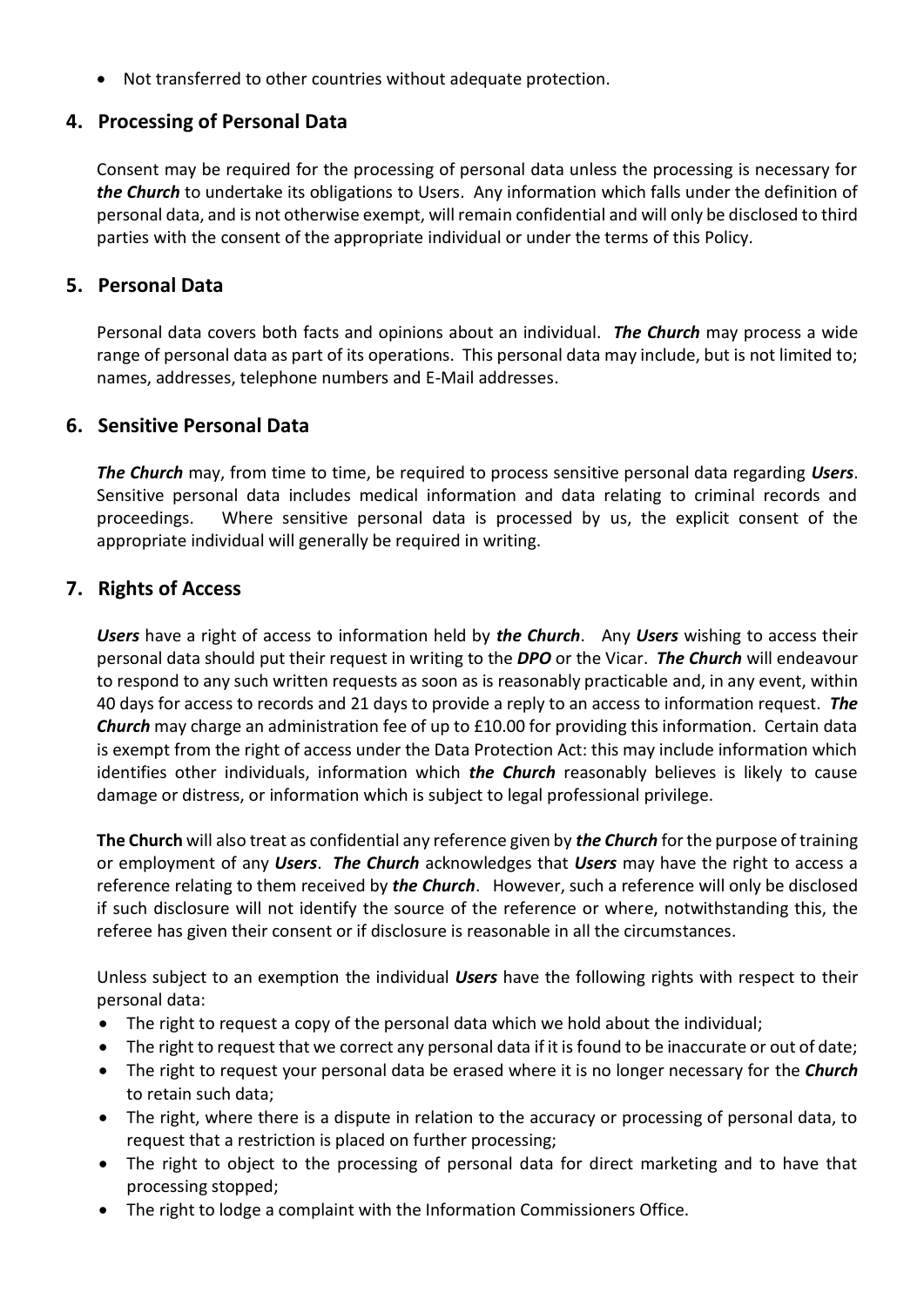## **8. Exemptions**

Certain data is exempted from the provisions of the Data Protection Act which includes the following:

- The prevention or detection of crime;
- The assessment of any tax or duty;
- Where the processing is necessary to exercise a right or obligation conferred or imposed by law upon *the Church*.

The above are examples only of some of the exemptions under the Act. Any further information on exemptions should be sought from the Data Protection Officer.

#### **9. Whose Rights**

The rights under the Data Protection Act are the individual *Users* to whom the data relates.

#### **10. How Long is data Kept**

All data concerning Marriages, Deaths & Baptisms is kept indefinitely. Electoral Roll data is kept for a maximum of 6 years. Hall User data is kept for a maximum of 3 years.

#### **11. Disclosure of Information**

*The Church* may receive requests from third parties to disclose personal data it holds about *Users*. *The Church* confirms that it will not generally disclose information unless the individual *Users* has given their consent or one of the specific exemptions under the Data Protection Act applies. However, *the Church* does intend to disclose such data as is necessary to third parties for the following purposes:

• To disclose details of an individual *Users* medical condition where it is in the individual *Users* interests to do so, for example for medical advice, insurance purposes or to organisers of trips.

Should individual *Users* wish to limit or object to any such use, they should notify the *DPO* in writing.

Where *the Church* receives a disclosure request from a third party, it will take reasonable steps to verify the identity of that third party before making any disclosure.

## **12. Use of Personal Information by The Church**

**The Church** will, from time to time, make use of personal data relating to *Users* in the following ways:

- to make use of photographic images of *Users* in Church publications (including Social Media) and on the Church website. However, *the Church* will not publish photographs of individual *Users* with their names on the Church website, or Social Media, without the express agreement of the appropriate individual;
- to photos of minors, with their names, will be published without the written consent of the minor's parents or guardians;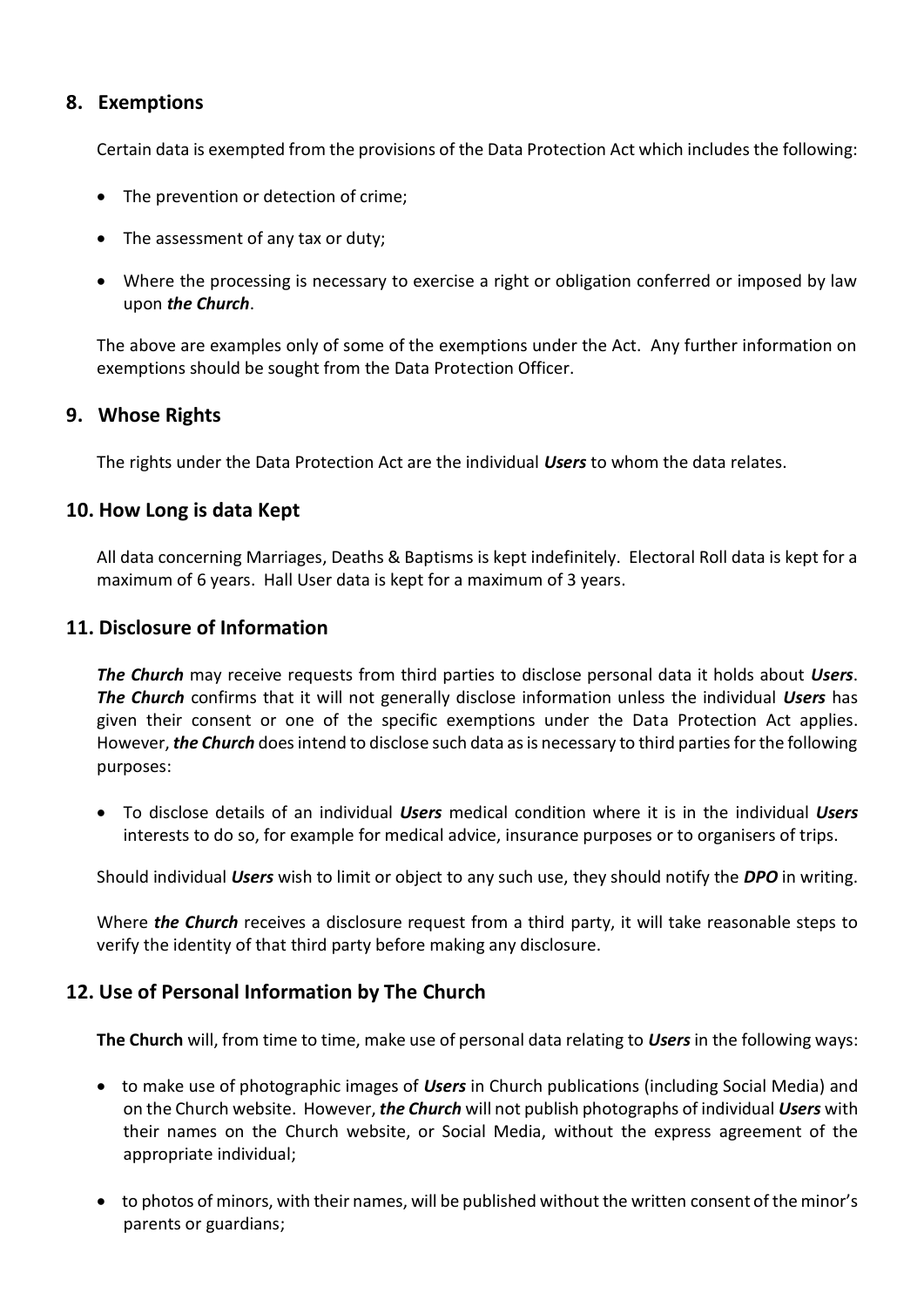- for fundraising, marketing or promotional purposes and to maintain relationships with *Users* of *the Church*, including transferring information to any association, society or club set up for the purpose of establishing or maintaining contact with *Users* or for fundraising, marketing or promotional purposes (eg: Publicising Church Fetes);
- personal data will be shared within the institutional Church of England and with the general public in so far as is necessary for the **PCC** to comply with its legal and *the Church* obligations (eg: to publish the Electoral Roll - only individual *Users* Name will be displayed within the Church, for a maximum period of one week);
- to manage and maintain (determine eligibility, review, revise & remove etc) the electoral roll in accordance with **CRR**.

## **13. Security**

*The Church* will take reasonable steps to ensure that members of *the Church* will only have access to personal data relating to *Users* where it is necessary for them to do so. *The Church* will ensure that all personal information is held securely and is not accessible to unauthorised persons.

## **14. Enforcement**

If individual *Users* believe that *the Church* has not complied with this Policy or acted otherwise than in accordance with the Data Protection Act, they should notify the *DPO* and or Vicar.

## **15. Compliance**

All PCC members must read, understand and accept this policy.